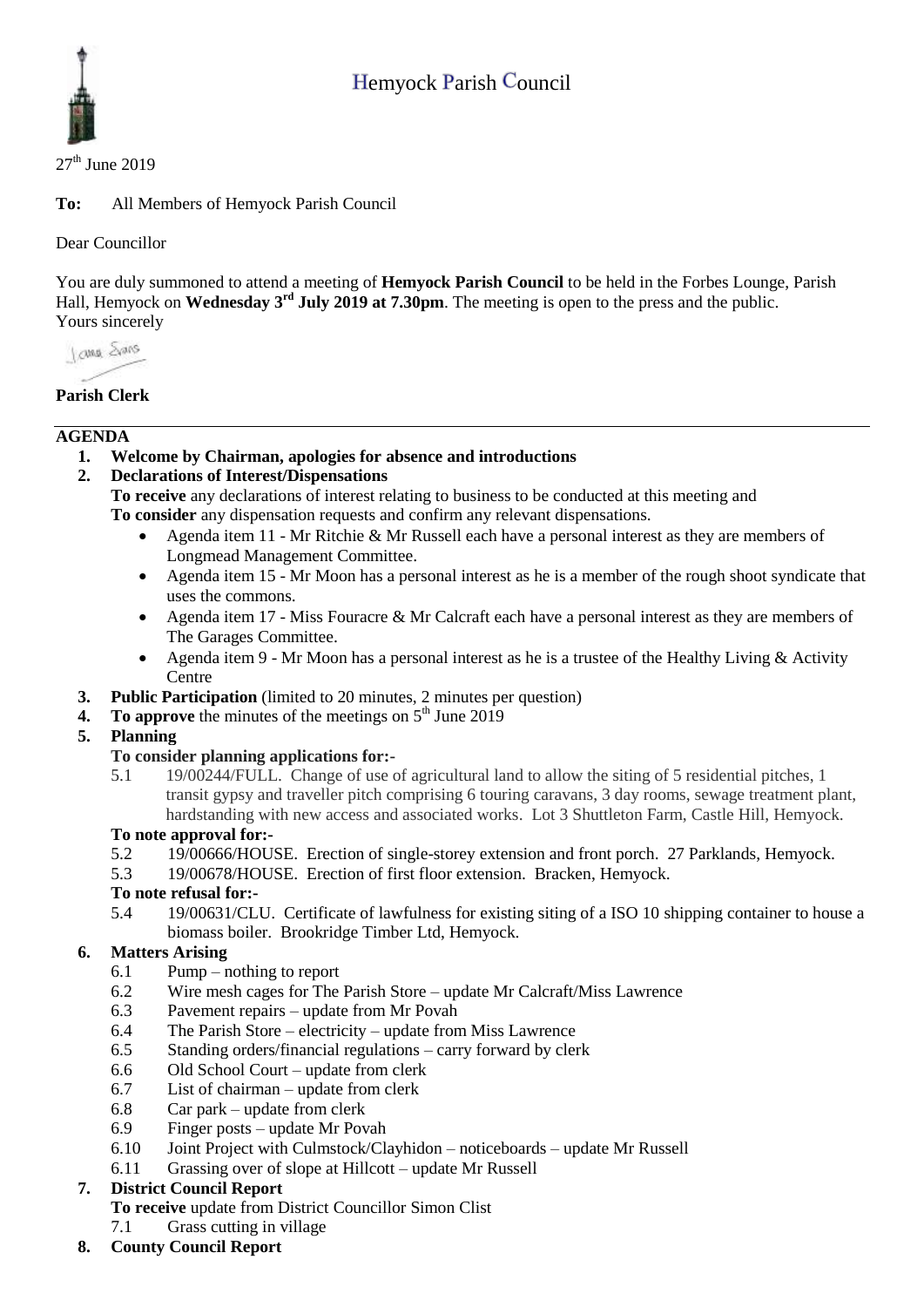**To receive** update from County Councillor Ray Radford

- **9. Finance** 
	- 9.1 **To agree** income and expenditure and bank reconciliation
- **10. Clerk Update** 
	- **To receive** update from Clerk
- **11. Longmead**
	- **To receive** any relevant information
	- 11.1 bridge update from Mr Povah
- **12. Highways** 
	- **To receive** any relevant information
	- 12.1 Station Road pavements update from clerk
	- 12.2 War Memorial Damaged Wall **consider** action to be taken
	- 12.3 Shutlake update Clerk
- **13. Cemetery** 
	- **To receive** any relevant information
- **14. Footpaths**

**To receive** any relevant information.

14.1 Pitthayne footath diversion – update from Mr Povah

#### **15. Commons Management Group CMG To receive** any relevant information

- 15.1 Car parking area carry forward
- **16. Village Maintenance**
	- **To receive** any relevant information
	- 16.1 **To discuss and agree** additional tasks
- **17. Garages Youth Project** 
	- **To receive** any relevant information
- **18. Blackdown Hills Parish Network To receive** any relevant information

# **19. Blackdown Healthy Living & Activities Centre**

- **To receive** any relevant information
- 19.1 consider email request to site two bike sheds on concrete pad at entrance to building.

# **20. Asset Management**

**To receive** any relevant information

# **21. Correspondence**

# **To note**

- 21.1 Devon Communities Together membership confirmation  $& 200$  Club
- 21.2 CPRE Spring Newsletter

# **To consider**

21.3 Email from Waddeton Park – requesting confirmation that pc is still wanting to accept offer of 3 hectares of public open space.

# **22. Items raised by Chairman**

- **23. Items raised by Councillors**
- **24. Public Participation**
- **25. PR**
- **26. Date of Next Council Meeting Wednesday 7 th August 2019 at 7.30pm, Forbes Lounge, Parish Hall**